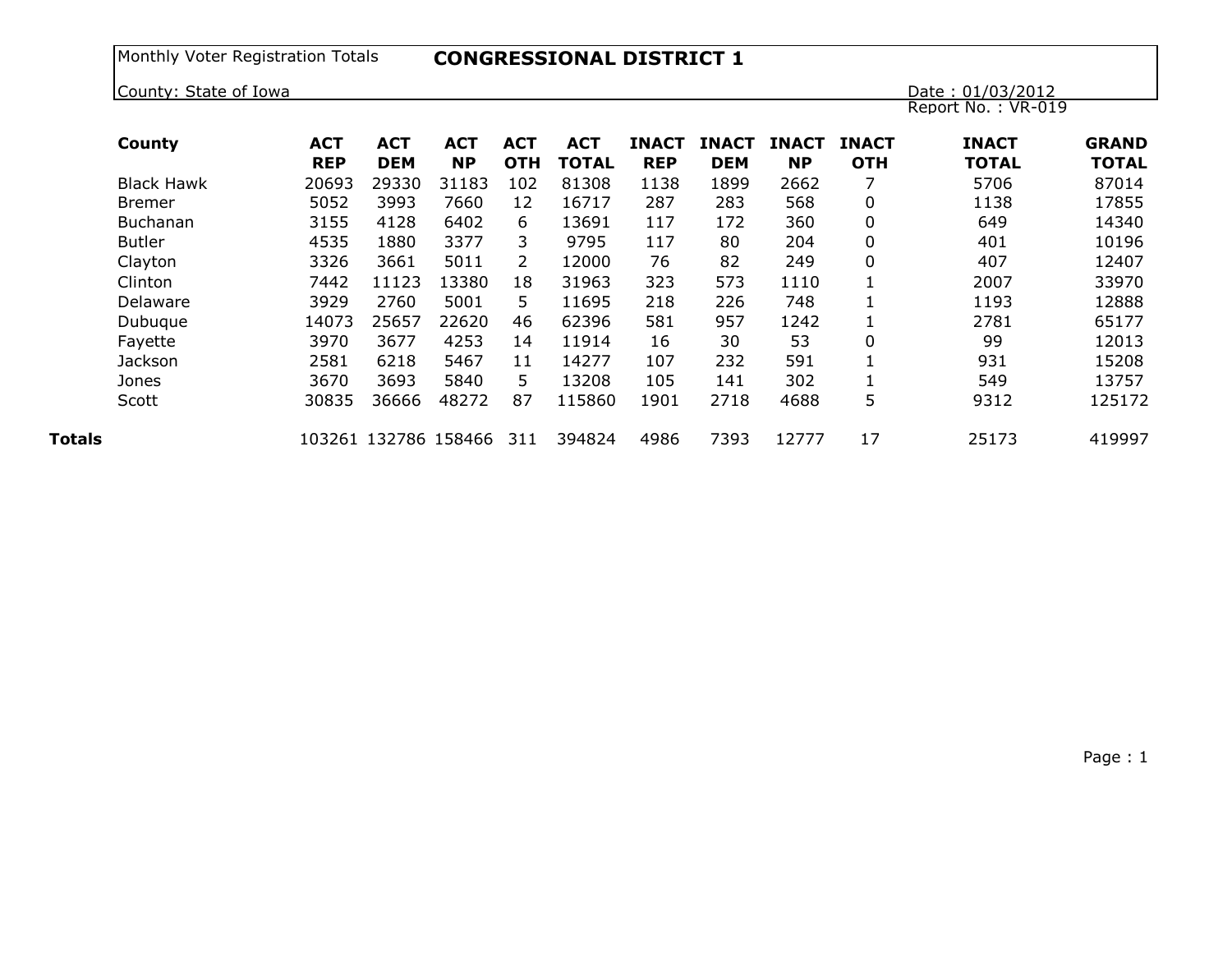| Monthly Voter Registration Totals |  |  |  |
|-----------------------------------|--|--|--|
|-----------------------------------|--|--|--|

Monthly Voter Registration Totals **CONGRESSIONAL DISTRICT 2**

| County: State of Iowa |                          |                          |                         |                          |                            |                            |                            |                           |                            | Date: 01/03/2012                                   |                              |
|-----------------------|--------------------------|--------------------------|-------------------------|--------------------------|----------------------------|----------------------------|----------------------------|---------------------------|----------------------------|----------------------------------------------------|------------------------------|
| County                | <b>ACT</b><br><b>REP</b> | <b>ACT</b><br><b>DEM</b> | <b>ACT</b><br><b>NP</b> | <b>ACT</b><br><b>OTH</b> | <b>ACT</b><br><b>TOTAL</b> | <b>INACT</b><br><b>REP</b> | <b>INACT</b><br><b>DEM</b> | <b>INACT</b><br><b>NP</b> | <b>INACT</b><br><b>OTH</b> | Report No.: VR-019<br><b>INACT</b><br><b>TOTAL</b> | <b>GRAND</b><br><b>TOTAL</b> |
| Appanoose             | 2940                     | 2799                     | 3074                    | 4                        | 8817                       | 138                        | 172                        | 250                       | 0                          | 560                                                | 9377                         |
| Cedar<br>Davis        | 3701<br>1530             | 3309<br>2021             | 4824<br>1456            | 10<br>2                  | 11844<br>5009              | 126<br>68                  | 164<br>91                  | 340<br>138                | $\Omega$                   | 630<br>298                                         | 12474<br>5307                |
| Des Moines            | 6121                     | 12130                    | 8623                    | 20                       | 26894                      | 426                        | 711                        | 794                       |                            | 1932                                               | 28826                        |
| Henry                 | 4779                     | 3157                     | 5255                    | 5.                       | 13196                      | 257                        | 265                        | 631                       |                            | 1154                                               | 14350                        |
| <b>Jefferson</b>      | 3621                     | 3465                     | 3875                    | 35                       | 10996                      | 375                        | 380                        | 921                       |                            | 1677                                               | 12673                        |
| Johnson               | 18741                    | 40344                    | 32986                   | 296                      | 92367                      | 2443                       | 5573                       | 5975                      | 21                         | 14012                                              | 106379                       |
| Lee                   | 4246                     | 9846                     | 8246                    | 30                       | 22368                      | 254                        | 510                        | 644                       | 0                          | 1408                                               | 23776                        |
| Linn                  | 38472                    | 50529                    | 51606                   | 221                      | 140828                     | 1989                       | 2976                       | 4283                      | 10                         | 9258                                               | 150086                       |
| Louisa                | 2550                     | 1900                     | 2615                    | 2                        | 7067                       | 53                         | 128                        | 232                       | $\mathbf 0$                | 413                                                | 7480                         |
| Muscatine             | 8327                     | 8012                     | 10626                   | 8                        | 26973                      | 462                        | 623                        | 1246                      | $\mathbf 0$                | 2331                                               | 29304                        |
| Van Buren             | 2185                     | 1107                     | 1692                    | 3                        | 4987                       | 90                         | 80                         | 139                       | $\mathbf 0$                | 309                                                | 5296                         |
| Wapello               | 5227                     | 9802                     | 6754                    | 16                       | 21799                      | 312                        | 590                        | 804                       | 0                          | 1706                                               | 23505                        |
| Washington            | 5402                     | 3242                     | 5285                    | 16                       | 13945                      | 88                         | 96                         | 198                       |                            | 383                                                | 14328                        |
| Wayne                 | 1319                     | 1109                     | 1220                    | 0                        | 3648                       | 65                         | 70                         | 134                       | $\mathbf 0$                | 269                                                | 3917                         |
|                       |                          | 109161 152772 148137     |                         | 668                      | 410738                     | 7146                       | 12429                      | 16729                     | 36                         | 36340                                              | 447078                       |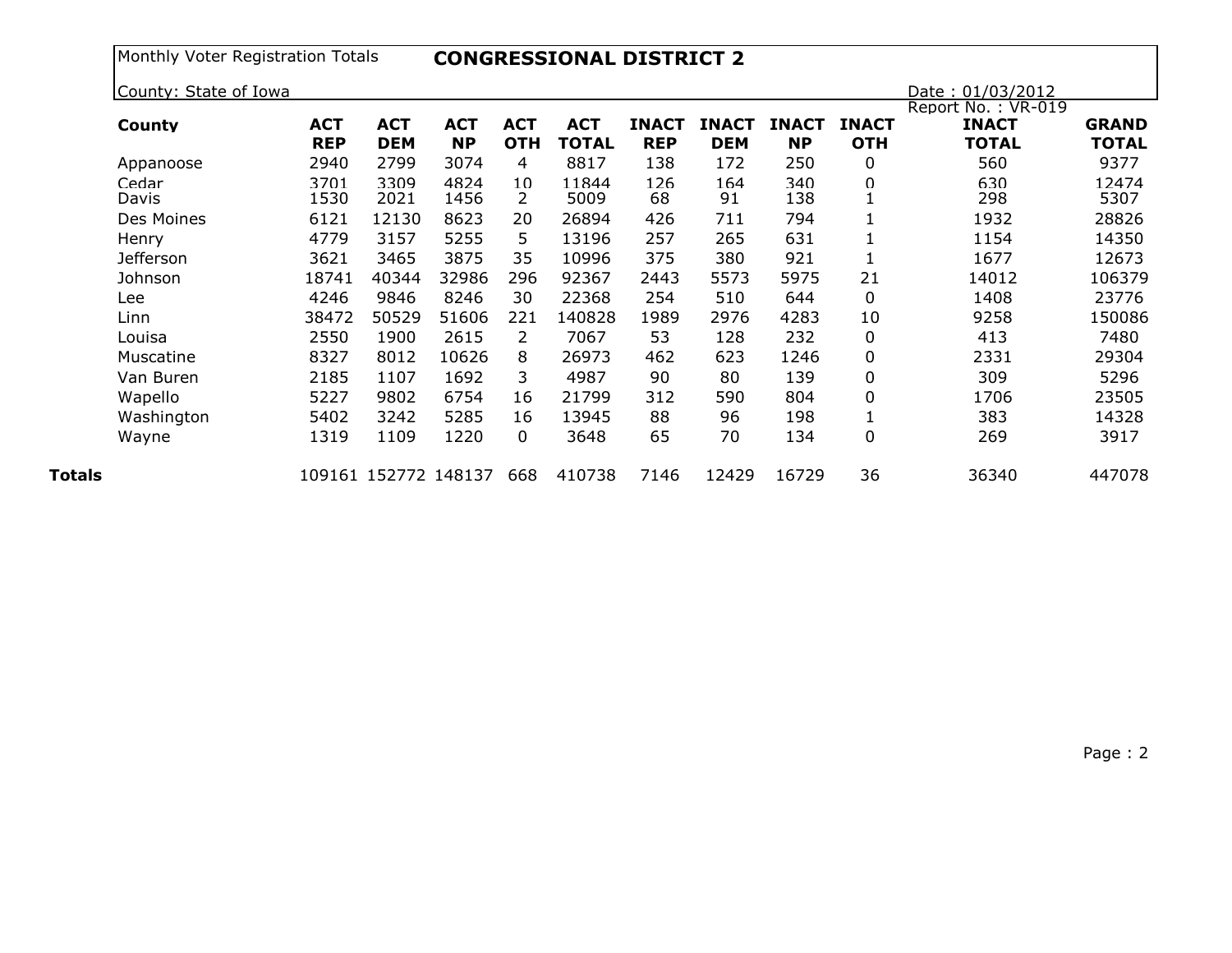## Monthly Voter Registration Totals **CONGRESSIONAL DISTRICT 3**

County: State of Iowa

Date: 01/03/2012<br>Report No.: VR-019

|        | County    | <b>ACT</b><br><b>REP</b> | <b>ACT</b><br><b>DEM</b> | <b>ACT</b><br><b>NP</b> | <b>ACT</b><br><b>OTH</b> | <b>ACT</b><br><b>TOTAL</b> | <b>INACT</b><br><b>REP</b> | INACT<br><b>DEM</b> | <b>INACT</b><br><b>NP</b> | <b>INACT</b><br><b>OTH</b> | <b>INACT</b><br><b>TOTAL</b> | <b>GRAND</b><br><b>TOTAL</b> |
|--------|-----------|--------------------------|--------------------------|-------------------------|--------------------------|----------------------------|----------------------------|---------------------|---------------------------|----------------------------|------------------------------|------------------------------|
|        | Benton    | 4973                     | 4728                     | 7460                    | 11                       | 17172                      | 187                        | 223                 | 475                       | 0                          | 885                          | 18057                        |
|        | Grundy    | 3929                     | 1535                     | 3168                    | 7                        | 8639                       | 146                        | 66                  | 211                       | 0                          | 423                          | 9062                         |
|        | Iowa      | 3653                     | 2869                     | 4818                    | 3.                       | 11343                      | 140                        | 149                 | 444                       |                            | 734                          | 12077                        |
|        | Jasper    | 7518                     | 9624                     | 7998                    | 13                       | 25153                      | 409                        | 520                 | 782                       | 0                          | 1711                         | 26864                        |
|        | Keokuk    | 2277                     | 2357                     | 2325                    | $\overline{2}$           | 6961                       | 71                         | 111                 | 164                       | 0                          | 346                          | 7307                         |
|        | Lucas     | 2088                     | 1556                     | 2225                    | $\overline{2}$           | 5871                       | 94                         | 92                  | 221                       | 0                          | 407                          | 6278                         |
|        | Mahaska   | 6056                     | 3321                     | 5385                    | 11                       | 14773                      | 204                        | 174                 | 376                       | 0                          | 754                          | 15527                        |
|        | Marion    | 8693                     | 6205                     | 7760                    | 10                       | 22668                      | 383                        | 361                 | 671                       | 0                          | 1415                         | 24083                        |
|        | Monroe    | 1485                     | 1827                     | 1478                    |                          | 4791                       | 52                         | 92                  | 126                       | 0                          | 270                          | 5061                         |
|        | Polk      | 79661                    | 104872                   | 77180                   | 419                      | 262132                     | 1897                       | 2722                | 2233                      | 16                         | 6868                         | 269000                       |
|        | Poweshiek | 3732                     | 4552                     | 5059                    | 20                       | 13363                      | 157                        | 324                 | 427                       |                            | 909                          | 14272                        |
|        | Tama      | 3551                     | 3473                     | 4586                    | 7                        | 11617                      | 99                         | 148                 | 303                       | 0                          | 550                          | 12167                        |
| Totals |           |                          | 127616 146919 129442     |                         | 506                      | 404483                     | 3839                       | 4982                | 6433                      | 18                         | 15272                        | 419755                       |

Page : 3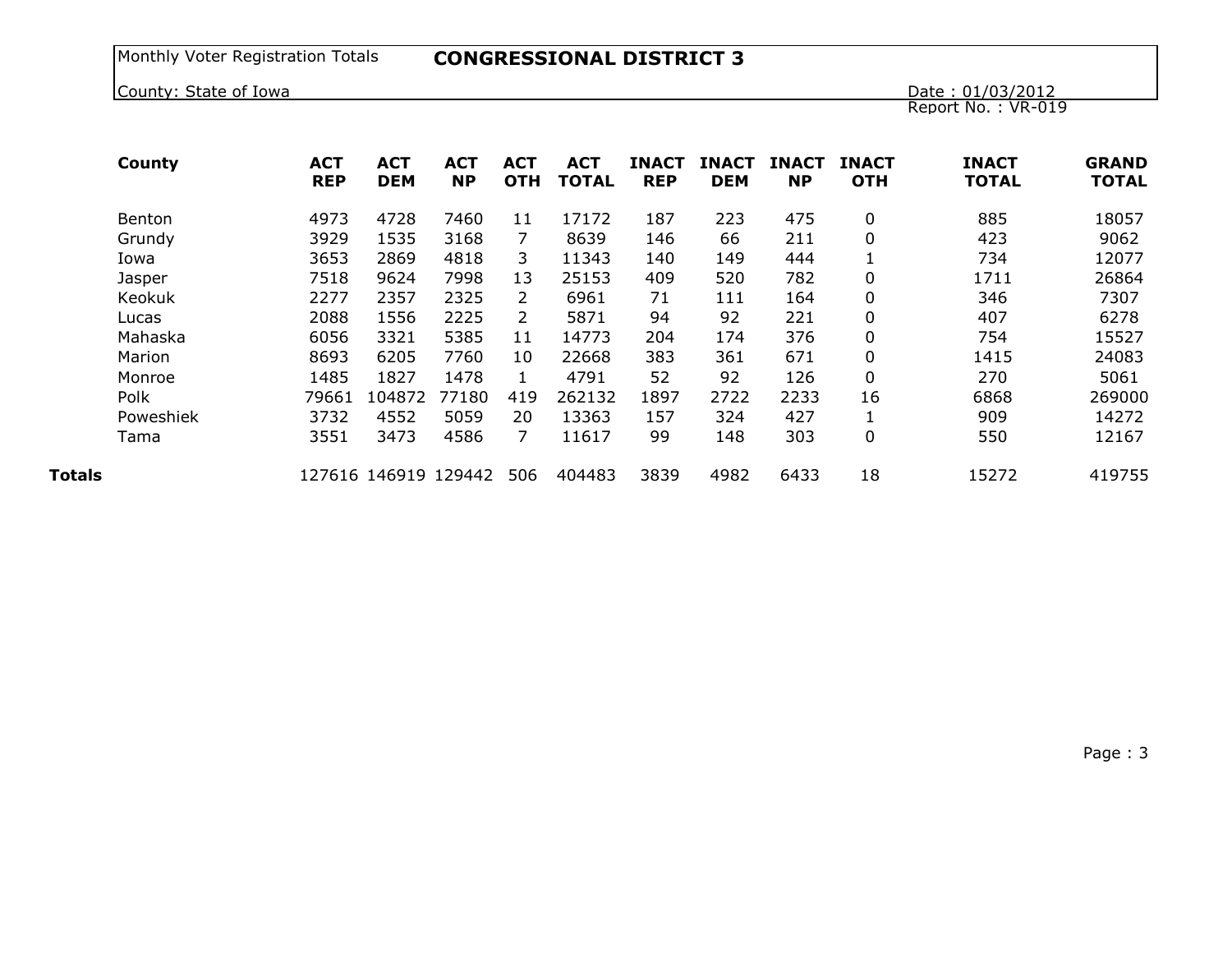## Monthly Voter Registration Totals **CONGRESSIONAL DISTRICT 4**

County: State of Iowa

Date: 01/03/2012<br>Report No.: VR-019

|        | County        | <b>ACT</b><br><b>REP</b> | <b>ACT</b><br><b>DEM</b> | <b>ACT</b><br><b>NP</b> | <b>ACT</b><br><b>OTH</b> | <b>ACT</b><br><b>TOTAL</b> | <b>INACT</b><br><b>REP</b> | <b>INACT</b><br><b>DEM</b> | <b>INACT</b><br><b>NP</b> | <b>INACT</b><br><b>OTH</b> | <b>INACT</b><br><b>TOTAL</b> | <b>GRAND</b><br><b>TOTAL</b> |
|--------|---------------|--------------------------|--------------------------|-------------------------|--------------------------|----------------------------|----------------------------|----------------------------|---------------------------|----------------------------|------------------------------|------------------------------|
|        | Allamakee     | 3556                     | 2474                     | 3545                    | 3                        | 9578                       | 92                         | 79                         | 267                       | $\pmb{0}$                  | 438                          | 10016                        |
|        | Boone         | 5165                     | 5834                     | 7179                    | 14                       | 18192                      | 285                        | 336                        | 668                       | $\overline{2}$             | 1291                         | 19483                        |
|        | Calhoun       | 2358                     | 1586                     | 3027                    | 5                        | 6976                       | 49                         | 45                         | 141                       | $\mathbf 0$                | 235                          | 7211                         |
|        | Cerro Gordo   | 8038                     | 9556                     | 12742                   | 15                       | 30351                      | 416                        | 538                        | 1090                      | $\overline{2}$             | 2046                         | 32397                        |
|        | Chickasaw     | 2210                     | 3053                     | 3720                    | 3                        | 8986                       | 54                         | 80                         | 156                       | $\mathbf{1}$               | 291                          | 9277                         |
|        | <b>Dallas</b> | 15184                    | 10711                    | 18036                   | 27                       | 43958                      | 916                        | 690                        | 1486                      | $\overline{2}$             | 3094                         | 47052                        |
|        | Emmet         | 1687                     | 2330                     | 3113                    | 3                        | 7133                       | 72                         | 105                        | 249                       | $\mathbf 0$                | 426                          | 7559                         |
|        | Floyd         | 2671                     | 3274                     | 4694                    | 6                        | 10645                      | 123                        | 160                        | 340                       | $\overline{2}$             | 625                          | 11270                        |
|        | Franklin      | 2990                     | 1387                     | 2525                    | 4                        | 6906                       | 72                         | 65                         | 168                       | 0                          | 305                          | 7211                         |
|        | Greene        | 2287                     | 1802                     | 2495                    | 9                        | 6593                       | 74                         | 75                         | 227                       | 0                          | 376                          | 6969                         |
|        | Hamilton      | 3679                     | 2929                     | 3941                    | 8                        | 10557                      | 134                        | 149                        | 290                       | 0                          | 573                          | 11130                        |
|        | Hancock       | 3300                     | 1660                     | 2951                    | $\overline{2}$           | 7913                       | 148                        | 117                        | 293                       | 0                          | 558                          | 8471                         |
|        | Hardin        | 4224                     | 2869                     | 4239                    | 9                        | 11341                      | 193                        | 162                        | 454                       | 0                          | 809                          | 12150                        |
|        | Howard        | 1466                     | 1972                     | 2514                    | $\mathbf{1}$             | 5953                       | 27                         | 60                         | 123                       | 0                          | 210                          | 6163                         |
|        | Humboldt      | 2512                     | 1511                     | 2712                    | 4                        | 6739                       | 85                         | 75                         | 169                       | 0                          | 329                          | 7068                         |
|        | Kossuth       | 3276                     | 3794                     | 4358                    | 1                        | 11429                      | 120                        | 159                        | 379                       | 0                          | 658                          | 12087                        |
|        | Madison       | 3853                     | 3177                     | 3868                    | 7                        | 10905                      | 139                        | 141                        | 313                       | 0                          | 593                          | 11498                        |
|        | Marshall      | 8065                     | 7736                     | 9480                    | 11                       | 25292                      | 411                        | 527                        | 1121                      | $\boldsymbol{0}$           | 2059                         | 27351                        |
|        | Mitchell      | 2510                     | 1882                     | 2718                    | $\overline{7}$           | 7117                       | 43                         | 61                         | 125                       | 0                          | 229                          | 7346                         |
|        | Palo Alto     | 1670                     | 2312                     | 2415                    | $\overline{2}$           | 6399                       | 64                         | 107                        | 200                       | $\mathbf 0$                | 371                          | 6770                         |
|        | Pocahontas    | 1701                     | 1247                     | 2419                    | 8                        | 5375                       | 71                         | 66                         | 185                       | $\mathbf 0$                | 322                          | 5697                         |
|        | Story         | 15636                    | 17095                    | 21000                   | 185                      | 53916                      | 2088                       | 2833                       | 4931                      | 18                         | 9870                         | 63786                        |
|        | Warren        | 10135                    | 10092                    | 10663                   | 27                       | 30917                      | 449                        | 459                        | 800                       | 3                          | 1711                         | 32628                        |
|        | Webster       | 6824                     | 9142                     | 8650                    | 18                       | 24634                      | 254                        | 301                        | 493                       | $\mathbf{1}$               | 1049                         | 25683                        |
|        | Winnebago     | 2750                     | 1768                     | 2847                    | 3                        | 7368                       | 81                         | 72                         | 187                       | 0                          | 340                          | 7708                         |
|        | Winneshiek    | 4525                     | 4135                     | 5362                    | 15                       | 14037                      | 108                        | 156                        | 303                       | $\mathbf{1}$               | 568                          | 14605                        |
|        | Worth         | 1599                     | 1695                     | 2171                    | 3                        | 5468                       | 52                         | 62                         | 134                       | $\mathbf{1}$               | 249                          | 5717                         |
|        | Wright        | 3499                     | 2058                     | 2827                    | $\overline{2}$           | 8386                       | 248                        | 208                        | 471                       | 0                          | 927                          | 9313                         |
| Totals |               |                          | 127370 119081 156211     |                         | 402                      | 403064                     | 6868                       | 7888                       | 15763                     | 33                         | 30552                        | 433616                       |